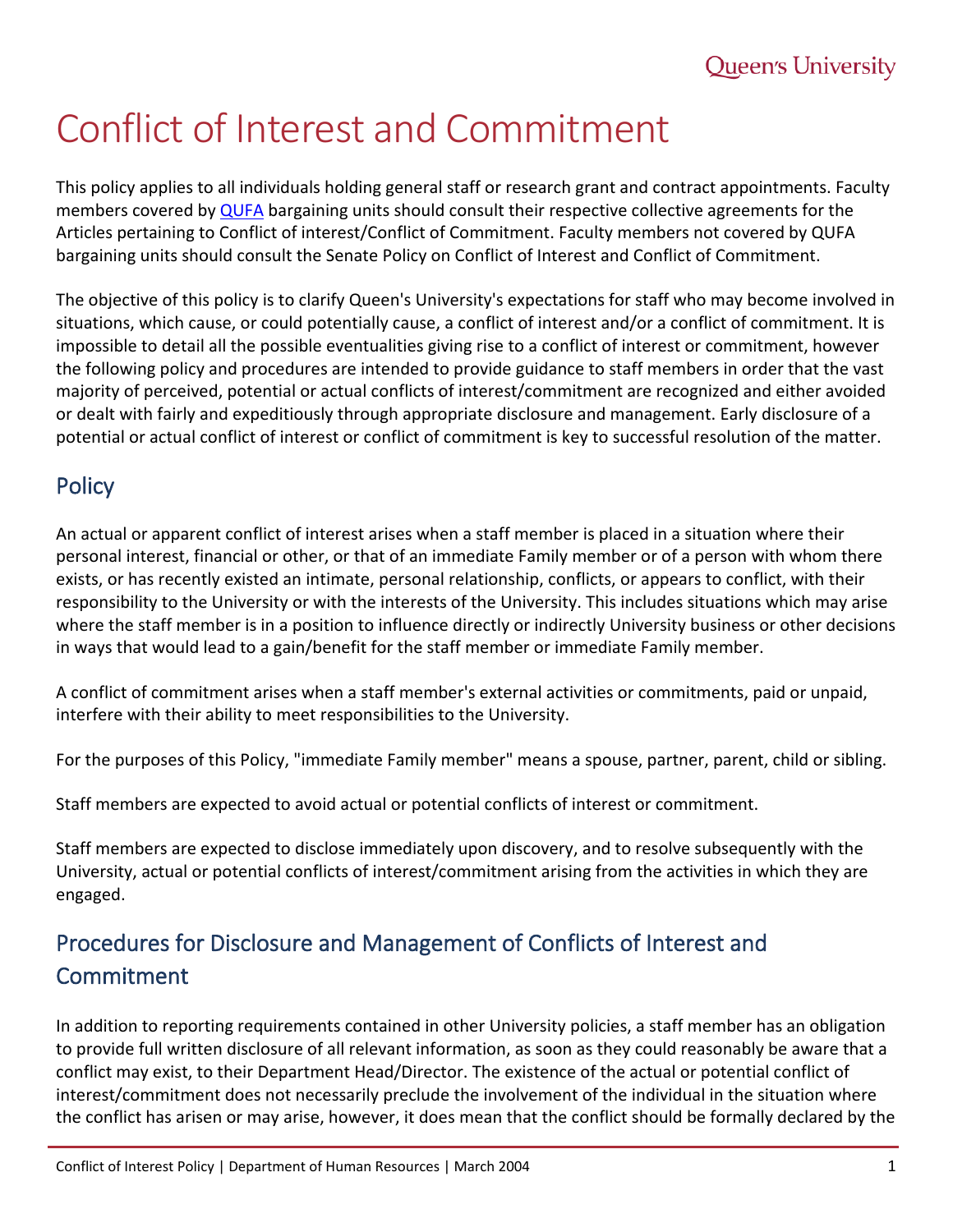staff member in writing and resolved in conjunction with the Department Head/Director before any action or decision is taken. Such resolution may include prohibition of the staff member's activities with respect to the matter. It is recognized that in some situations there may be legitimate doubt as to whether a conflict of interest/commitment exists, in which case, discussion with the Department Head/Director may clarify the issue and/or lead to a solution. Department Heads/Directors should consult with appropriate University officials where the conflict or potential conflict is unusual, substantial or complex.

If the Department Head/Director has an interest in the matter to be discussed, the disclosure shall be made to the person at the next higher level of authority.

The Department Head/Director, in consultation with the staff member and other appropriate University officials shall determine whether a conflict exists or may appear to exist and determine the way to avoid or deal with the matter. The resolution of the matter shall be made in writing.

In the event that agreement cannot be reached, the case will be referred to the next higher level of authority for resolution, up to and including the Dean, the appropriate Associate Vice-Principal, the appropriate Vice-Principal, or the Principal.

The Principal's decision shall be final and binding.

#### Examples of Conflict of Interest/Commitment

There are many situations that may lead to a conflict of interest or conflict of commitment. The examples listed below, while not a comprehensive list, illustrate situations which may lead to a conflict of interest or a conflict of commitment and that should be avoided or if not possible to avoid, disclosed and managed.

#### Examples of Conflict of Interest

- 1. Entering into a research, business or other contract/transaction on behalf of the University with a company or firm in which the staff member, a member of their immediate Family or a person with whom there exists, or has recently existed, an intimate personal relationship, has a financial interest.
- 2. Authorizing, influencing, or participating in the purchase of equipment, materials, services or real property using University funds, or with funds administered by the University, from a source in which the staff member, a member of their immediate Family or a person with whom there exists, or has recently existed, an intimate personal relationship, has a financial interest.
- 3. Accepting gifts, benefits or favours from individuals or firms with which the University does business, with the exception of minor gifts as token courtesies. Employees should be aware that vendors or suppliers provide gifts, services or entertainment (meals, tickets to sports events, etc.) as part of their marketing or promotion efforts. These expenditures are often made by the vendor or supplier with the expectation that they will be rewarded with increased sales. The employee who receives a gift, service or entertainment will be in a conflict of interest with Queen's University if this personal benefit results in a decision to purchase goods or services that is not the best value for the University. Consequently, all employees must disclose to their supervisor, all offers of gifts, services or entertainment\* with a value greater than \$75. In addition, frequent offers of gifts, services or entertainment, regardless of value, from a single vendor should be disclosed and discussed with the Department Head/Director to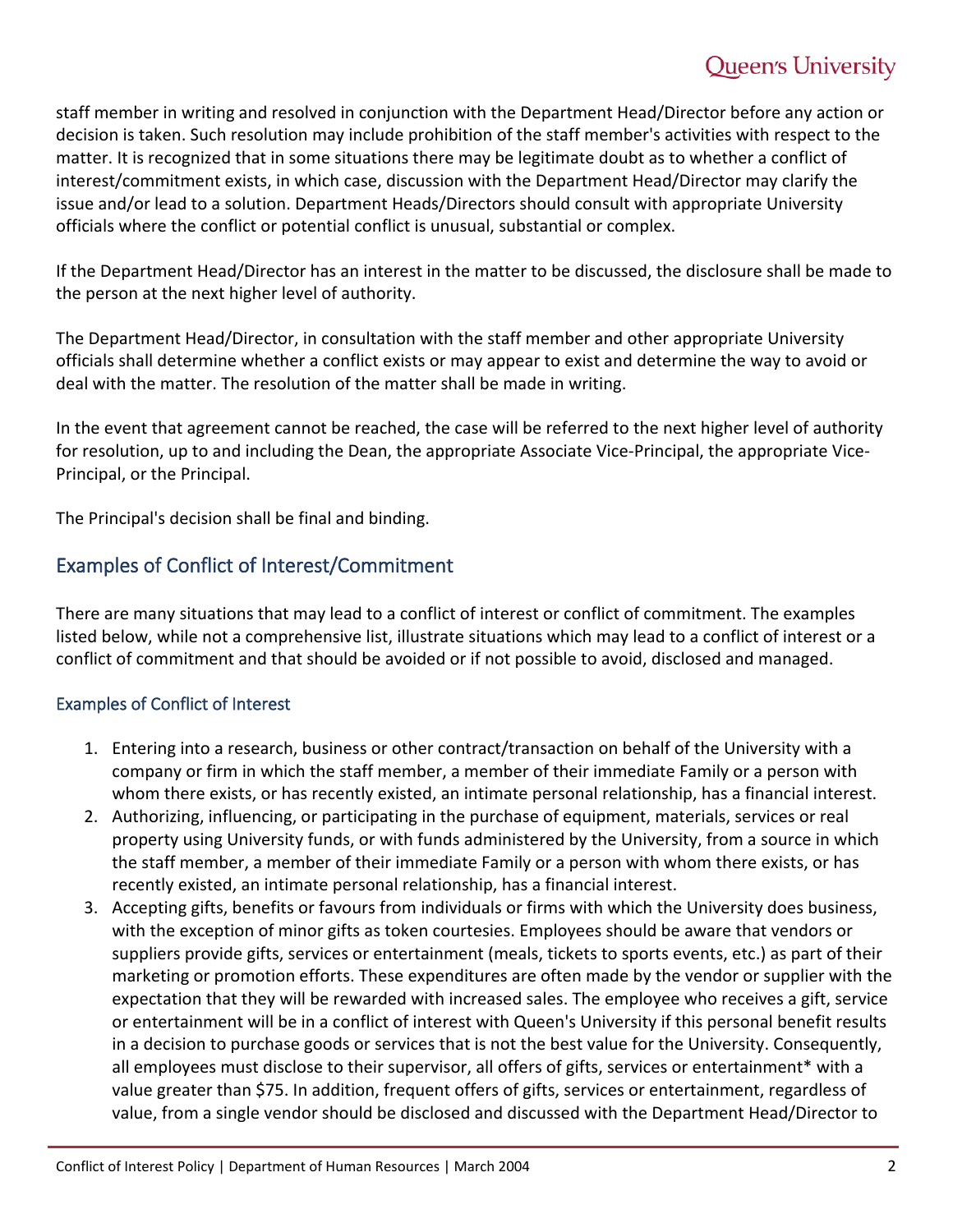ensure that the interests of the University are not compromised by a perceived or actual conflict. Where acceptance of any of the above offers, is deemed inappropriate or likely to produce a conflict of interest, the gift, service or entertainment is to be refused and/or returned.

In some work units, it may be appropriate for the \$75 threshold listed above to be lowered at the discretion of the Department Head/Director. In the event that this occurs, the Department Head/Director is responsible for ensuring that the new threshold information is clearly communicated and available to all employees in the unit. The threshold may not be raised.

\*In the case of an occasional business meal, disclosure to a supervisor is not required.

- 4. Directing students or other staff to carry out work for a company or firm in which the supervising staff member, a member of their immediate Family, or a person with whom there exists or has recently existed an intimate, personal relationship, has a financial interest.
- 5. Using University resources (including equipment, supplies, services or facilities) for the staff member's personal benefit or the benefit of the staff member's immediate Family or a person with whom there exists or has recently existed an intimate, personal relationship without the prior approval of the University. Costs for such equipment, supplies, services or facilities shall be borne by the staff member at prevailing rates set by the University, unless the University agrees in writing, to waive all or part of such costs.
- 6. Participating in the appointment, hiring, promotion, supervision or evaluation of a person with whom the staff member has a marital or familial relationship, or with whom there exists or has recently existed an intimate, personal relationship.
- 7. Using for personal gain, or other unauthorized purpose, information acquired as a result of the staff member's University activities which is not available to the general public; such information might include, for example, knowledge of forthcoming developments requiring contractor or consultant selection or bulk purchases.
- 8. Using for personal gain, intellectual property acquired or developed using University resources; by way of example, such intellectual property includes software tools or programs, or specialized pieces of equipment developed in the course of employment.

#### Examples of Conflict of Commitment

- 1. Undertaking outside employment, which interferes with the performance of University duties and responsibilities.
- 2. Carrying out work for an outside employer or for an employee's own personal or Family business during their regular working day at the University.

### **Confidentiality**

All information, reports and resolutions disclosed and determined in accordance with this policy will be held in confidence by the Department Head/Director (or other authorized University officials) or within the employee's personnel file in Human Resources.